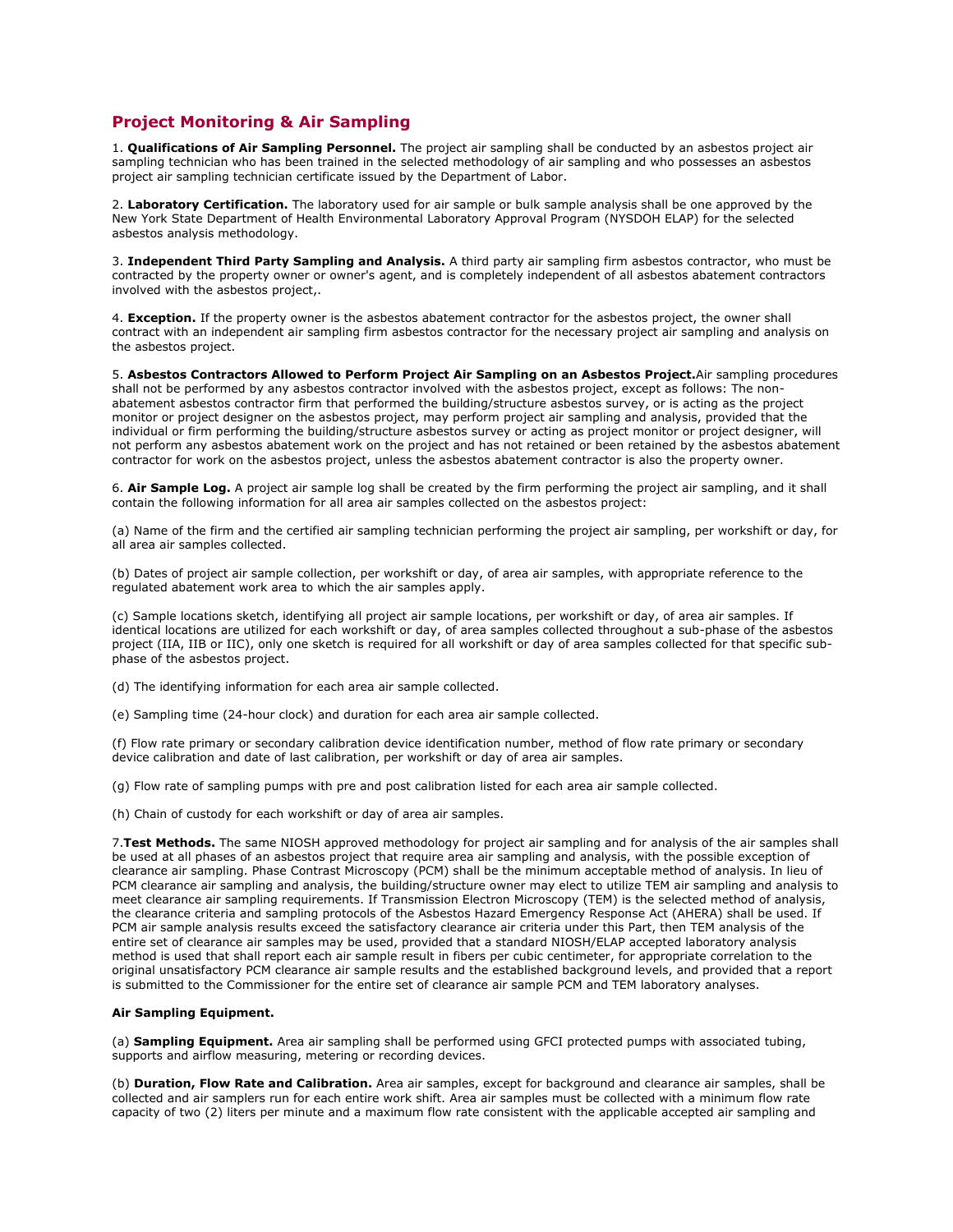analysis methodology. The flow rate for each air sample shall be pre-calibrated and post-calibrated at the beginning and end of each air sample collection. The calibrations shall be recorded. Primary and secondary calibration devices shall be calibrated as per NYS DOH ELAP requirements. The air sampling technician shall be on-site to observe and maintain air sampling equipment for the duration of air sample collection.

(c) **Placement of Air Sampling Equipment.** Air sampling equipment shall be in place and operational as follows:

(1) **Placement of Regulated Abatement Work Area Indoor Air Sampling Equipment.** Air sampling equipment shall not be placed in corners of rooms or near obstructions. Samplers shall be placed randomly around the regulated abatement work area. If the regulated abatement work area contains a number of rooms equivalent to the number of required samples based on floor area, a sampler shall be placed in each room. When the number of rooms is greater than the required number of samples, a representative number of rooms shall be selected, but in no case shall fewer samples be collected than the required number of samples based upon floor area.

(2) **Placement of Outdoor Air Sampling Equipment.** Outdoor air sampling equipment shall be placed four (4) to six (6) feet above grade level and at least ten (10) feet away from obstructions that may influence wind patterns. If access to electricity and security concerns dictates a rooftop site, locations within ten (10) feet of vents or other structures on the roof shall be avoided.

(3) **Samplers Outside of the Regulated Abatement Work Area.** Air sampling equipment shall be placed outside the regulated abatement work area within ten (10) feet of the critical barriers, decontamination enclosure entrances/exits and negative air ducts and exhausts, as applicable. (See Table 2 )

# **Area Air Sample Analysis and Results ' General Requirements**

(a) **Turnaround Time.** For project air samples collected during the asbestos project, the period of time permitted between completion of air sample collection and receipt of results on the job site shall be equal to or less than 48 hours.

(b) **Microscope Detail.** The methodology chosen for sampling, analysis, and the microscope type, make, and model number shall be included in the results.

(c) **Sample Records.** All project air samples shall have a chain of custody.

# **Number and Location of Samples Required.**

The amount of ACM, PACM or asbestos material to be abated within the regulated abatement work area determines the asbestos project air sampling requirements for that specific regulated abatement work area.

(a) **Phase I B Background Pre-Abatement Air Samples.** Required for Large and Small asbestos projects. (See Table 2 and Subpart 56-6)

(b) **Phase II A Regulated Abatement Work Area Preparation Air Samples.** Required for Large asbestos projects with OSHA Class I or OSHA Class II friable ACM subject to handling/abatement.

(c) **Phase II B Asbestos Handling Air Samples.** Required for Large asbestos projects.

(d) **Phase II C Final Cleaning & Clearance Air Samples.** Required for Large, Small and some Minor asbestos projects.

# **Work Stoppage Criteria During Phase II A through II C.**

If air samples collected outside the regulated abatement work area indicate airborne fiber concentrations at or above 0.01 fibers per cubic centimeter, or the established background level, whichever is greater, work shall stop immediately for inspection and repair of barriers and negative air ventilation systems as necessary. Clean up of surfaces outside of the regulated abatement work area using HEPA-vacuums and wet-cleaning methods shall be performed prior to resumption of preparation, abatement or cleaning activities. A summary of clean up activities and the results of barrier inspections including any necessary repairs, shall be documented in the supervisor's daily project log. Work methods shall be altered accordingly to reduce fiber concentrations to acceptable levels.

(a) **Submission of Elevated Air Sample Results Collected During Phase II A through II C.**The air sampling asbestos contractor shall submit to the Commissioner, all PCM air sample results for air samples collected during Phase II A through II C along with background results, if they are greater than or equal to 0.01 fibers per cubic centimeter or the established background level, whichever is greater. Upon receipt of elevated air sample results, the air sample results shall be submitted immediately, within the same business day, to the Commissioner in care of the appropriate district office of the Asbestos Control Bureau, where the project takes place.

### **Phase II C Satisfactory Clearance Air Sample Results Criteria.**

(a) **PCM Clearance Criteria.** The PCM clearance air sample results shall be considered satisfactory when every clearance air sample demonstrates an airborne concentration of fibers of less than 0.01 fibers per cubic centimeter, or the established background level(s), whichever is greater.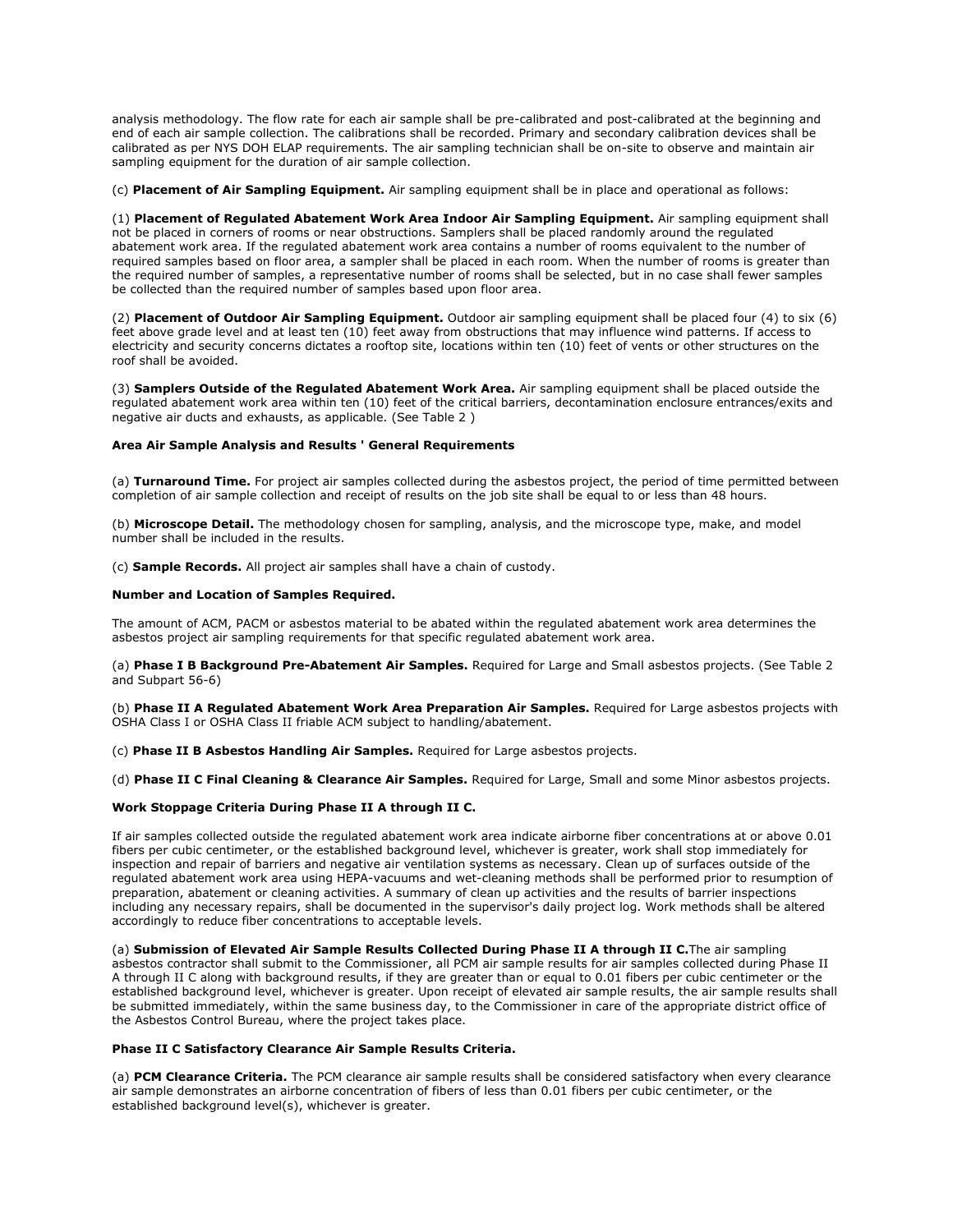(b) **TEM Clearance Criteria.** If TEM is the selected method of clearance air sampling and analysis, the clearance criteria and sampling protocols of AHERA shall be used. If PCM air sample analysis results exceed the satisfactory clearance air criteria under this Part, then TEM analysis of the entire set of clearance air samples may be used, provided that a standard accepted laboratory analysis method is used that shall report each air sample result in fibers per cubic centimeter, for appropriate correlation to the original unsatisfactory PCM clearance air sample results and the established background level(s). When AHERA TEM air sampling protocols are not used (i.e. TEM analyses of failed PCM air samples), PCM clearance criteria apply

(c) **Submission of Satisfactory Clearance Air Sample Results.** The air sampling asbestos contractor shall submit to the Commissioner, all satisfactory PCM clearance air sample results along with background results, if they are greater than or equal to 0.01 fibers per cubic centimeter. The air sampling asbestos contractor shall also submit to the Commissioner, all sets of satisfactory TEM analyses of previously unsatisfactory PCM clearance air sample results, along with the unsatisfactory PCM results. These air sample results shall be submitted, within two (2) business days of receipt of satisfactory clearance air results, to the Commissioner in care of the appropriate district office of the Asbestos Control Bureau, where the project takes place.

# **Unsatisfactory Clearance Air Sample Results.**

If the regulated abatement work area clearance air sampling results are unacceptable, the following requirements apply:

(a) If the results of the inside work area group of air samples are unsatisfactory, recleaning of regulated abatement work area surfaces using wet methods, followed by another drying time period and then collection and analysis of an additional full set (both inside and outside work area samples) of clearance air samples is required.

(b) If only the results of the outside work area group of air samples is unsatisfactory, clean-up of surfaces outside of the regulated abatement work area using HEPA-vacuums and wet-cleaning methods shall be performed prior to collection and analysis of an additional group of outside work area clearance air samples.

(c) This recleaning/clean-up and sampling process shall be repeated until satisfactory clearance air sampling results have been achieved for all asbestos project non-exempt regulated abatement work areas throughout the entire work site.

# **Air Sampling Requirements.**

(a) **Personal Air Sampling.** Air sampling shall be performed in the worker's breathing zone, by the asbestos contractor for his personnel, as required by current OSHA regulations.

(b) **Daily Air Sampling.** Project air sampling shall be conducted daily for the full workshift, for all Large size projects with OSHA Class I or OSHA Class II friable ACM subject to handling/abatement. If more than one daily workshift is required to accomplish the work, air sampling shall be performed on each workshift. Air sampling is not required on days when there are no Phase II A activities.

(c) **Number And Location Of Samples ' Large Asbestos Projects.** A minimum of five (5) samples shall be taken on a daily basis. The location of samples to be taken are as follows:

(1) A minimum of two (2) samples shall be taken outside the regulated abatement work area, within ten (10) feet of the isolation or critical barriers. When positive pressurized HVAC ducts are located within the regulated abatement work area, one of these samples shall be collected within ten (10) feet of an HVAC diffuser, at the downstream side of the positive pressurized HVAC ducts, in adjoining non-work areas. Where the entire building/structure is the regulated abatement work area, an additional exterior ambient air sample shall be taken.

(2) A minimum of one (1) sample shall be taken outside the regulated abatement work area, within ten (10) feet of and within proximity to each entrance or exit from the regulated abatement work area.

(3) One (1) ambient air sample shall be taken outside the building or structure within twenty-five (25) feet of the building or structure.

(4) Once the negative air systems have been established, one (1) sample shall be taken in front of and within ten (10) feet of each unobstructed, negative pressure ventilation equipment exhaust or bank (grouping of not more than five (5) exhaust ports at one termination area) of exhausts but not within a duct itself.

(5) Once the negative air systems have been established, where negative ventilation unit exhaust ducts run through the non-work area portions of a building or structure to access the exterior, one (1) sample shall be collected in the building or structure, within ten (10) feet of the duct system.

(6) If remote decontamination units are used, one (1) sample shall be collected at each entrance/exit from each personal decontamination and waste decontamination enclosure.

#### **Work Stoppage Criteria During Phase II A Abatement Procedures**

If air samples collected outside the regulated abatement work area, indicate airborne fiber concentrations at or above 0.01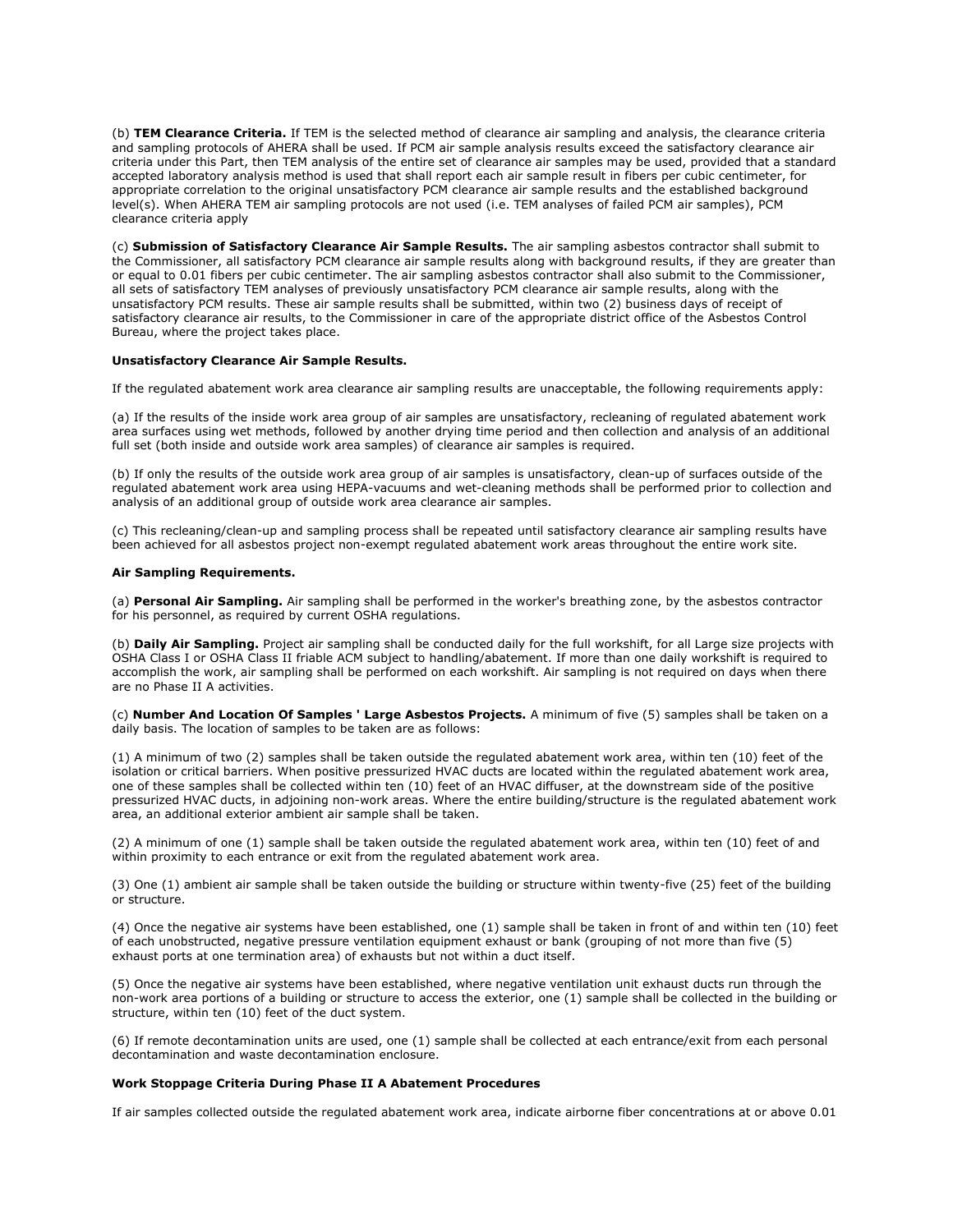fibers per cubic centimeter, or the established background level, whichever is greater, work shall stop immediately for inspection and repair of barriers and negative air ventilation systems as necessary. Clean up of surfaces outside of the regulated abatement work area using HEPA-vacuums and wet-cleaning methods shall be performed prior to resumption of work area preparation activities. A summary of clean up activities and the results of barrier inspections including any necessary repairs, shall be documented in the supervisor's daily project log. Work methods shall be altered accordingly to reduce fiber concentrations to acceptable levels. No ACM, PACM or asbestos material shall be disturbed during Phase IIA activities.

# **Air Sampling Requirements**

(a) **Personal Air Sampling.** Air sampling shall be performed in the worker's breathing zone, by the asbestos contractor for his personnel, as required by current OSHA regulations.

(b) **Daily Air Sampling.** Project air sampling shall be conducted daily for the full workshift for Large projects. If more than one daily workshift is required to accomplish the work, air sampling shall be performed on each workshift. Air sampling is not required on days when there are no Phase II B activities.

(1) **Number And Location Of Samples ' Large Asbestos Projects.** A minimum of five (5) samples shall be taken on a daily basis. The locations of samples to be taken are the same as specified for Phase IIA.

# **Work Stoppage Criteria During Phase II B Abatement Procedures.**

If air samples collected outside the regulated abatement work area, indicate airborne fiber concentrations at or above 0.01 fibers per cubic centimeter, or the established background level, whichever is greater, work shall stop immediately for inspection and repair of barriers and negative air ventilation systems as necessary. Clean up of surfaces outside of the regulated abatement work area using HEPA-vacuums and wet-cleaning methods shall be performed prior to resumption of abatement activities. A summary of clean up activities and the results of barrier inspections including any necessary repairs, shall be documented in the supervisor's daily project log. Work methods shall be altered accordingly to reduce fiber concentrations to acceptable levels.

(c) **Exemption from Daily Air Sampling.** Daily air sampling is not required on exterior asbestos projects with abatement of non-friable ACM roofing, siding, caulking or glazing compound, tars, sealers, coatings or other NOB ACMs, unless the ACM is rendered friable during removal or debris falls inside the building/structure.

(d) **Clearance Air Sampling.** There is no exemption from these requirements for Small or Large size negative pressure tent enclosure work areas. The amount of material abated within each regulated abatement work area determines the project size clearance air sampling requirements for each regulated abatement work area.

(1) **Aggressive Sampling Techniques.** The following aggressive sampling techniques must be used for Phase II C clearance air sampling:

(i) **Pre-Sampling Agitation.** Before starting the air sampling pumps, the exhaust of forced air equipment shall be directed against all walls, ceilings, floors, ledges, and other surfaces in the rooms. This shall continue for at least five (5) minutes per 1,000 square feet of floor space.

(ii) **Ongoing Agitation.** At least a 20-inch fan shall be placed in the center of each room. One (1) fan per 10,000 cubic feet of room space shall be used. The fan shall be operated on slow speed and pointed toward the ceiling.

(iii) **Begin Sampling.** The sampling pumps shall then be turned on.

(iv) **End Sampling.** When sampling has been completed, the sampling pump shall be turned off first, followed by the fan.

(2) **Number and Location of Samples - Large Project.** A minimum of ten (10) area samples shall be taken. Five (5) samples shall be taken inside the regulated abatement work area and five (5) samples shall be taken outside of the regulated abatement work area within the building or structure in uncontaminated areas that are within ten (10) feet of the isolation barriers. One additional inside sample shall be required for every 5,000 sq. ft. above 25,000 sq. ft. of floor space within the regulated abatement work area. If the entire building/structure is the regulated abatement work area, the five (5) area samples outside the regulated abatement work area shall be eliminated and one (1) sample shall be collected outside the building/structure within ten (10) feet of isolation barriers.

(3) **Number and Location of Samples - Small Project.** A minimum of six (6) samples shall be taken. Three (3) samples shall be taken inside the regulated abatement work area and three (3) samples shall be taken outside of the regulated abatement work area, within the building or structure, in the uncontaminated areas within ten (10) feet of the isolation barriers. If the entire building/structure is the regulated abatement work area, the three (3) area samples outside the regulated abatement work area shall be eliminated and one (1) sample shall be collected outside the building/structure within ten (10) feet of the isolation barriers.

# (4) **Number And Location Of Samples ' Minor Asbestos Projects & Minor Size Regulated Abatement Work**

**Areas.** For a Minor asbestos project, air samples are not required unless the glove bag or tent fails or if it is an incidental disturbance asbestos project, in which case the following sampling will be required. Also, if a Minor size regulated abatement work area is part of a Small or Large asbestos project, the following sampling will be required per minor size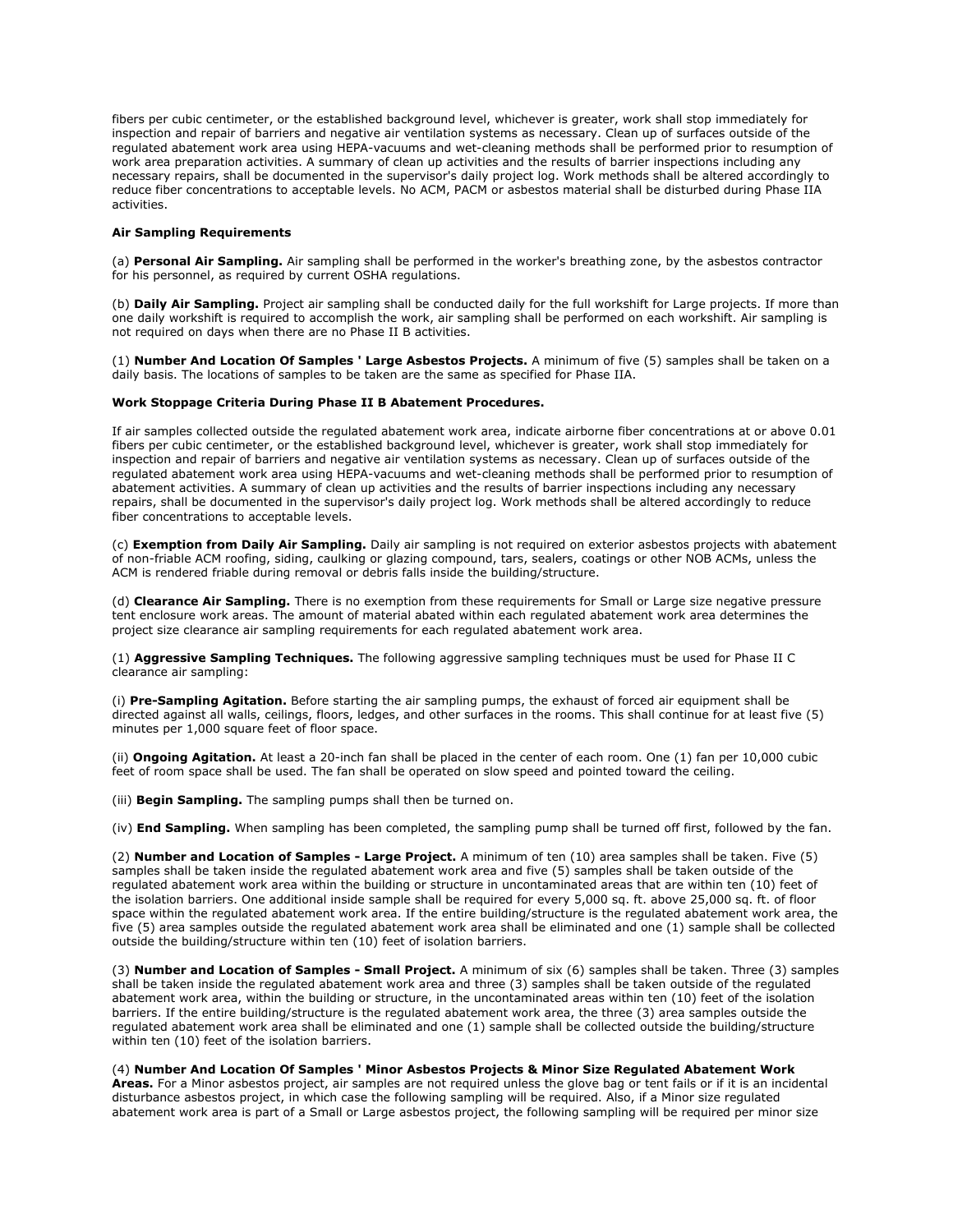regulated abatement work area.

(i) **Clearance Air Sampling.** A minimum of two (2) samples shall be collected. One (1) sample shall be collected inside the regulated abatement work area and one (1) sample shall be collected outside of the regulated abatement work area, within the building or structure, in an uncontaminated area within ten (10) feet of the isolation barriers.

(e) **Exemption From Clearance Air Sampling.** Clearance air sampling is not required for exterior asbestos projects completed without a negative pressure enclosure. When clearance sampling is not required as per this Part, once the final cleaning is complete, the appropriate waiting/settling or drying time requirements shall commence. Once the appropriate time period has elapsed, a visual inspection shall be completed by the project monitor to confirm that the scope of abatement work for the asbestos project is complete, and no visible asbestos debris/residue, pools of liquid, or condensation remain. The asbestos abatement contractor supervisor must complete a satisfactory visual inspection for completeness of abatement and cleaning, prior to commencement of the project monitor visual inspection.

(1) **Project Monitor Visual Inspection.** An appropriately trained and certified project monitor, contracted by the building/structure owner, independent of the asbestos abatement contractor, shall complete the visual inspection. The project monitor visual inspection for completeness of abatement and completeness of cleanup shall be performed as per the provisions of the current ASTM standard E1368 'Standard Practice for Visual Inspection of Asbestos Abatement Projects'. If the property owner is the asbestos abatement contractor for the asbestos project, the owner shall contract with an independent project monitoring firm asbestos contractor for the necessary visual inspection on the asbestos project. The asbestos abatement contractor and property owner, prior to the scheduling of the required visual inspection, shall provide a complete abatement scope of work for the asbestos project to the project monitor. An entry shall be made into the asbestos abatement contractor supervisor's daily log by both the supervisor and the project monitor performing the inspection, detailing the findings of the visual inspection. The full name and NYSDOL asbestos handling certificate number of the certified project monitor performing the inspection shall also be documented in the supervisor's daily log. If the regulated abatement work area is determined to be acceptable, this qualified project monitor may authorize breakdown of the regulated abatement work area, removal of all remaining barriers and waste removal from the site.

(2) **Exemption from Project Monitor Visual Inspection.** Asbestos projects which are exempt from clearance air sampling requirements at one or two-family owner occupied residential buildings/structures, are also allowed an exemption from the project monitor visual inspection requirements. For asbestos projects utilizing this exemption, once final cleaning is complete, a visual inspection shall be completed by the asbestos abatement contractor's supervisor to confirm that the scope of abatement work for the asbestos project is complete, and no visible debris/residue, pools of liquid, or condensation remain. The results of this inspection shall be documented by the asbestos abatement contractor's supervisor in the asbestos abatement contractor daily project log, and once the asbestos project is complete the asbestos abatement contractor's supervisor shall also obtain the owner's written acceptance of the final results of the asbestos project within the daily project log.

(f) **Satisfactory Clearance Air Sample Results.** The clearance air sample results shall be considered acceptable when the clearance criteria in have been satisfied.

(g) **Unsatisfactory Clearance Air Sample Results.** Required actions if the non-exempt regulated abatement work area clearance air sampling results are unsatisfactory are as follows:

(1) **Recleaning.** If the results of inside work area group of air samples are unsatisfactory, recleaning of regulated abatement work area surfaces using wet methods is required, with the negative air pressure equipment operating as per the requirements of this Part. If only the results of the outside work area group of air samples are unsatisfactory, clean-up of surfaces outside of the regulated abatement work area using HEPA-vacuums and wet-cleaning methods shall be performed.

# (2) **Collection of New Samples.**

(i) If the results for the inside work area group of air samples are unsatisfactory, after recleaning of work area surfaces, clearance air sampling shall not commence until the appropriate waiting/settling or drying time requirement has elapsed and no visible asbestos debris/residue, pools of liquid, or condensation remain, then collection and analysis of an additional full set (both inside and outside work area samples) of clearance air samples shall be completed. Samples shall be placed in the same positions as before, and the new samples analyzed for concentrations of airborne fibers.

(ii) If only the results for the outside work area group of air samples are unsatisfactory, following clean-up of surfaces outside of the regulated abatement work area, collection and analysis of an additional group of outside work area clearance air samples shall be completed. Samples shall be placed in the same positions as before, and the new samples analyzed for concentrations of airborne fibers.

(3) Repeating Air Sampling and Analysis. The requirements shall be repeated until satisfactory clearance air sampling results have been achieved, for all non-exempt regulated abatement work areas throughout the entire work site.

# **PHASE II D FINAL WASTE REMOVAL FROM SITE REQUIREMENTS.**

# **Air Sampling Requirements**